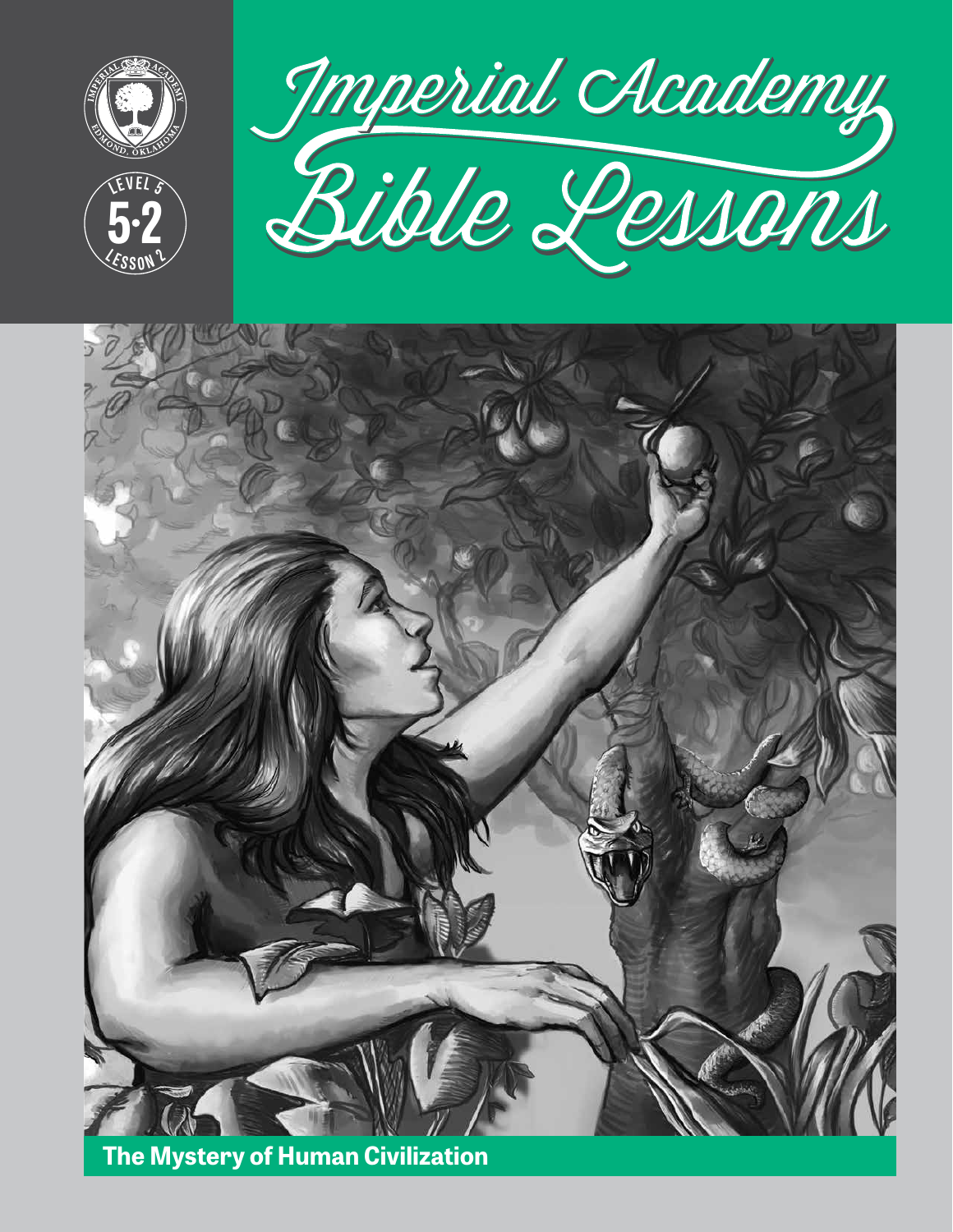# The Mystery of Human Civilization

**Human civilization is a mystery.<br>
Where did it come from? Why is<br>
it the way it is? How old is it? The<br>
similiation of Frunt and Babelen huilt** Where did it come from? Why is it the way it is? How old is it? The civilization of Egypt and Babylon built the pyramids about 4,000 years ago. But did human civilization begin even before that? How did it all start?

In this lesson, you will learn who the first human beings were, which foundational choice they made, and how their descendants built human civilization on that foundation. You will also find out how that civilization ended.

All of this is recorded in just 11 chapters of the Bible. These first chapters in Genesis record human history from its very foundation to an enormous event that occurred 2,000 years later.

To begin learning about this mystery, get your Bible and a pencil. Look up each scripture as you learn how human civilization began and how it affects your life today!

### TWO TREES

The first human being was Adam; God created him from the dust of the ground. The second human being was Eve; God

created her from Adam's rib. The Bible does not record how long Adam and Eve lived in obedience to God's way of life. All we know is that God taught them everything they needed to know to make the right foundational choice for themselves, their future family and the future civilization that would come from them.

Adam and Eve had to choose God's way of life of their own free will. God did not force them to obey Him. He taught them His law and then gave them the choice of whether they would do their part to develop holy righteous character.

Once they had been taught, God allowed Satan to test them.

Satan hated God's way of life. He did not want Adam and Eve to live happily, to develop righteous character, and to become part of God's Family. Satan knew God was giving Adam the chance to replace him as ruler of the Earth. He also knew that God instructed Adam to lead and protect his wife.

Satan wanted to convince Adam to disobey God. He decided to do it by deceiving Eve first.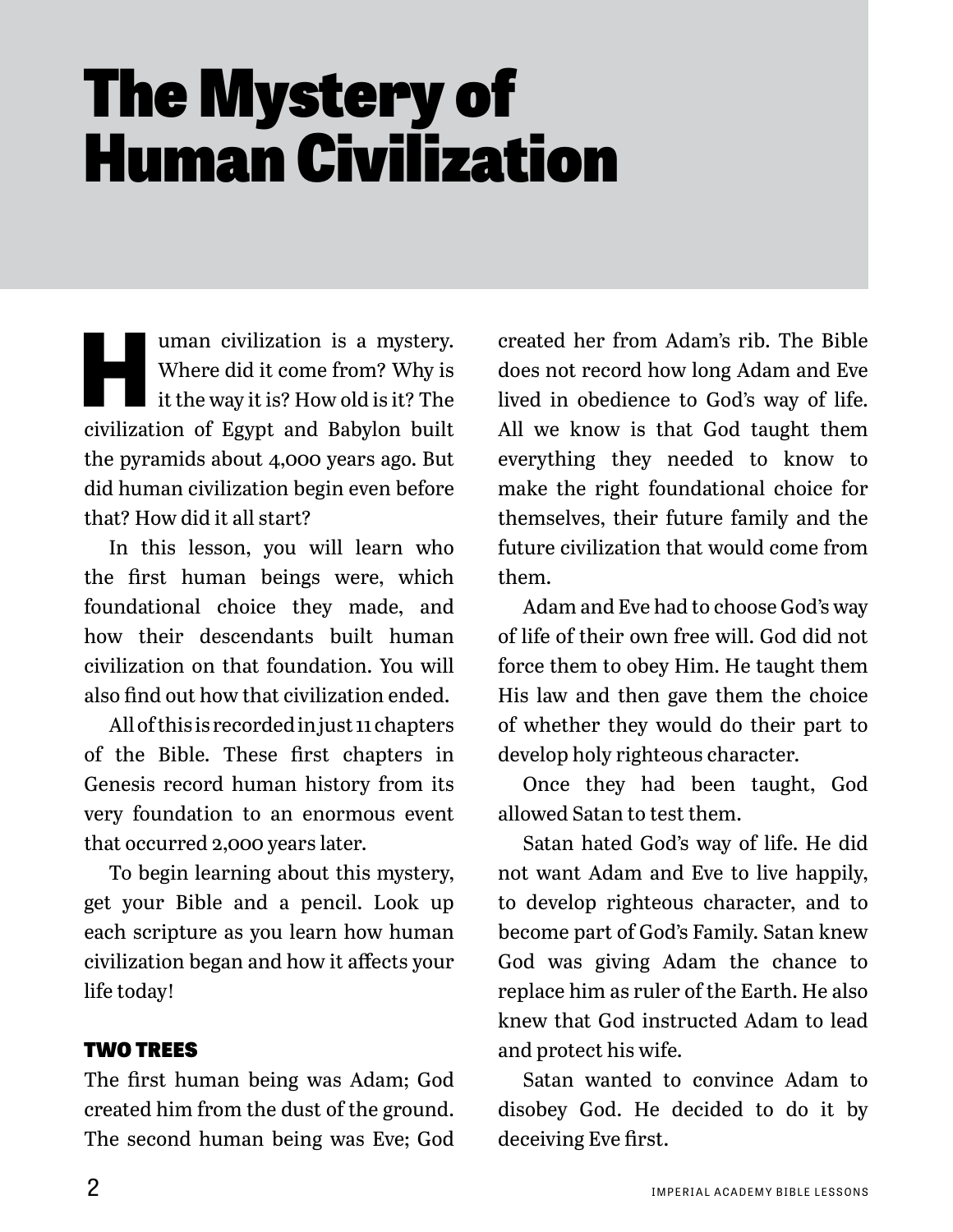One day, Eve was walking alone in the Garden of Eden and she saw an unusual snake: This serpent *spoke* to her. It was Satan appearing to her in the form of a snake.

*Fill in the blanks below using Genesis 3:1-5 to see what Satan said to Eve: "Now the was more subtle than any beast of the field, which the Lord God had made. And he said unto the woman, Yes, has said, You shall not eat of of the garden? And the woman said unto the , We may eat of the fruit of the trees of the garden: But of the fruit of the* \_\_\_\_\_\_\_ which is in the  *of the garden, God has said, You shall* \_\_\_\_\_\_\_ \_\_\_\_\_\_\_\_\_ of it, neither *shall you touch it, lest you . And the* \_\_\_\_\_\_\_\_\_\_\_\_\_ said unto the woman, You *shall surely : For God does know that in the day you eat thereof, then your* \_\_\_\_\_\_\_\_ shall be \_\_\_\_\_\_\_\_\_, and *you shall be as , knowing good and evil."*

God had planted two special trees in Eden. The tree of life represented God's way of give, love and cooperation. The tree of the knowledge of good and evil represented Satan's way of get, selfishness and hate.

God had told Adam and Eve that they could live forever if they ate from the tree of life, but that they would die if they ate from the tree of the knowledge of good and evil.

The serpent lied to Eve by telling her that God was lying. It told her that God

did not want her to be able to choose for herself what was good and evil. It told her that if she ate from the tree of the knowledge of good and evil, she would not die, but she would be able to decide and choose what is good and evil for herself.

#### THE FOUNDATIONAL CHOICE

Eve had a choice. The serpent was describing a rebellious attitude and was enticing her to disobey God: She could walk away, or she could keep listening. She continued to listen, and the serpent continued to persuade her, coax her and tempt her.

Eve could believe the God who created her, or she could believe what the snake said. She decided to figure out the answer for herself, using human reasoning rather than believing God. She decided that what the serpent told her sounded possible. She thought the fruit from the tree looked good, so she decided that eating it might give her the power to decide what is good and what is evil.

Eve disobeyed God and took a bite!

This was a disastrous decision. Eve had believed Satan and sinned against her Creator. This should have alarmed her, and it should have alarmed Adam.

Now Adam had an even more important choice to make. Eve was deceived, but he was not. Adam knew what God had taught him was the truth. Would he correct his wife for disobeying God and take her and pray with her, asking God to forgive them? Or would he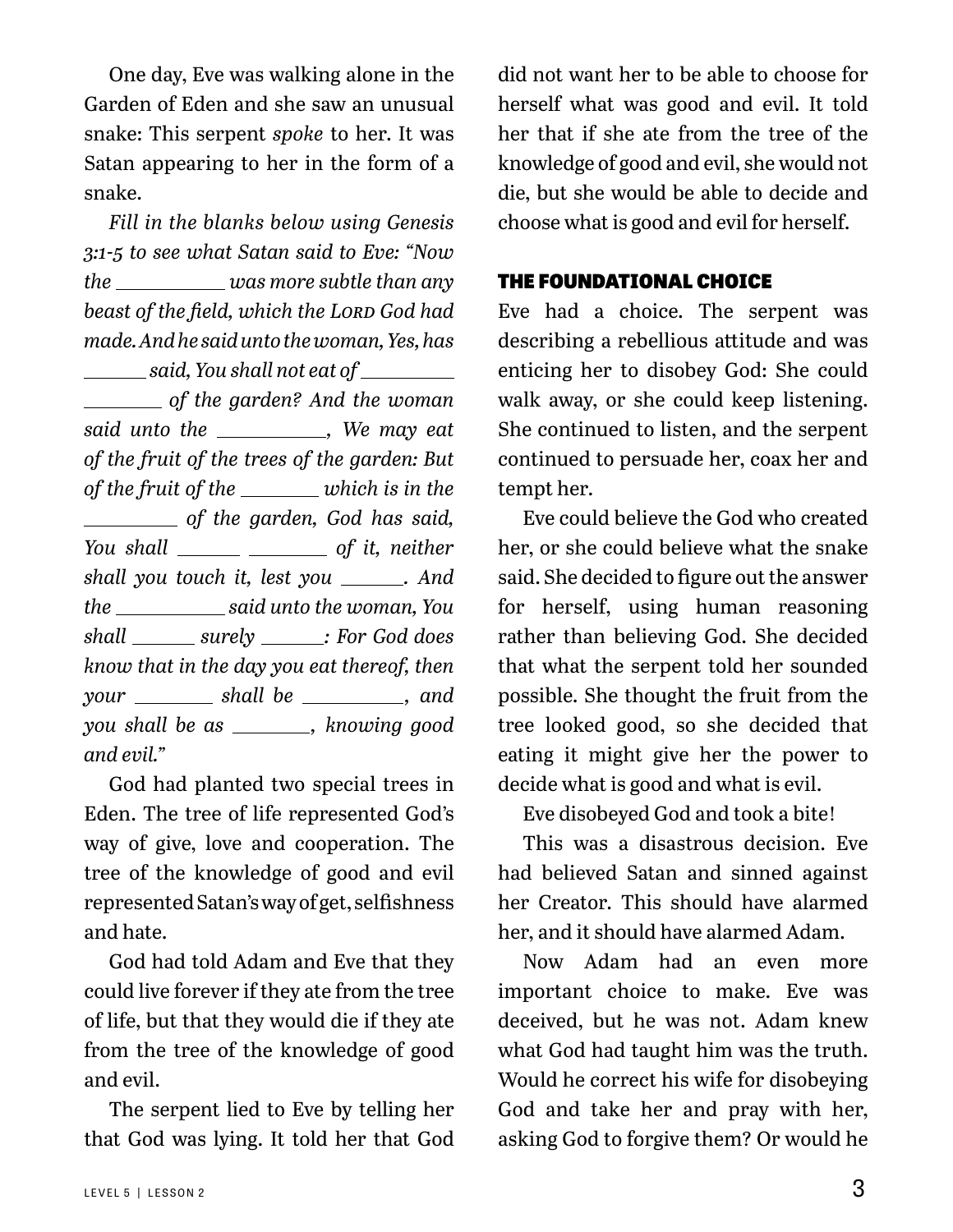rebel against God? This was a choice that could change the entire course of human history.

Eve offered a piece of fruit to Adam. He decided not to correct his wife, and he took the fruit and ate it.

This choice set the foundation for human civilization! It proved that Adam and all human beings were not worthy to replace Satan on the throne of the Earth.

God was extremely disappointed that Adam and Eve chose to disobey Him, but He let them make their own choice. God also lets *you* make your own choices. You can choose to obey God and live His way of give, or you can choose Satan's way of disobedience and selfishness. This is the same choice Adam and Eve had. Satan does not speak to you in the form of a snake, but he does speak to you through wrong thoughts, moods, attitudes and emotions. He also promotes his ideas in the world around you through radio, television, the Internet and even your friends. Do you believe what Satan tells you? Or do you believe what God teaches in the Bible?

#### MEMORY TEST

How did Satan convince Adam to rebel against God? How does Satan convince people to rebel against God today?

#### HUMAN NATURE

Once Adam and Eve ate the fruit from the tree of the knowledge of good and evil, their minds changed. This did not mean that they now had the ability to decide what is good and evil, like the serpent had promised. Instead, only their attitude about good and evil changed.

They became ashamed of the fact that they were naked. They saw something God had made to be good as if it were evil and became ashamed of it. Adam and Eve began to adopt Satan's attitude of rebellion against God's law, deciding for themselves what is good and evil. But that does not change what good and evil actually are.

Adam and Eve had loved talking to God, but now they hid from Him.

*Use Genesis 3:8-11 to see what happened when God found Adam and Eve: "And they heard the voice of the Lord God walking in the garden in the cool of the day: and and his and his ind themselves from the of the Lord God*  among the \_\_\_\_\_\_\_\_\_ of the garden.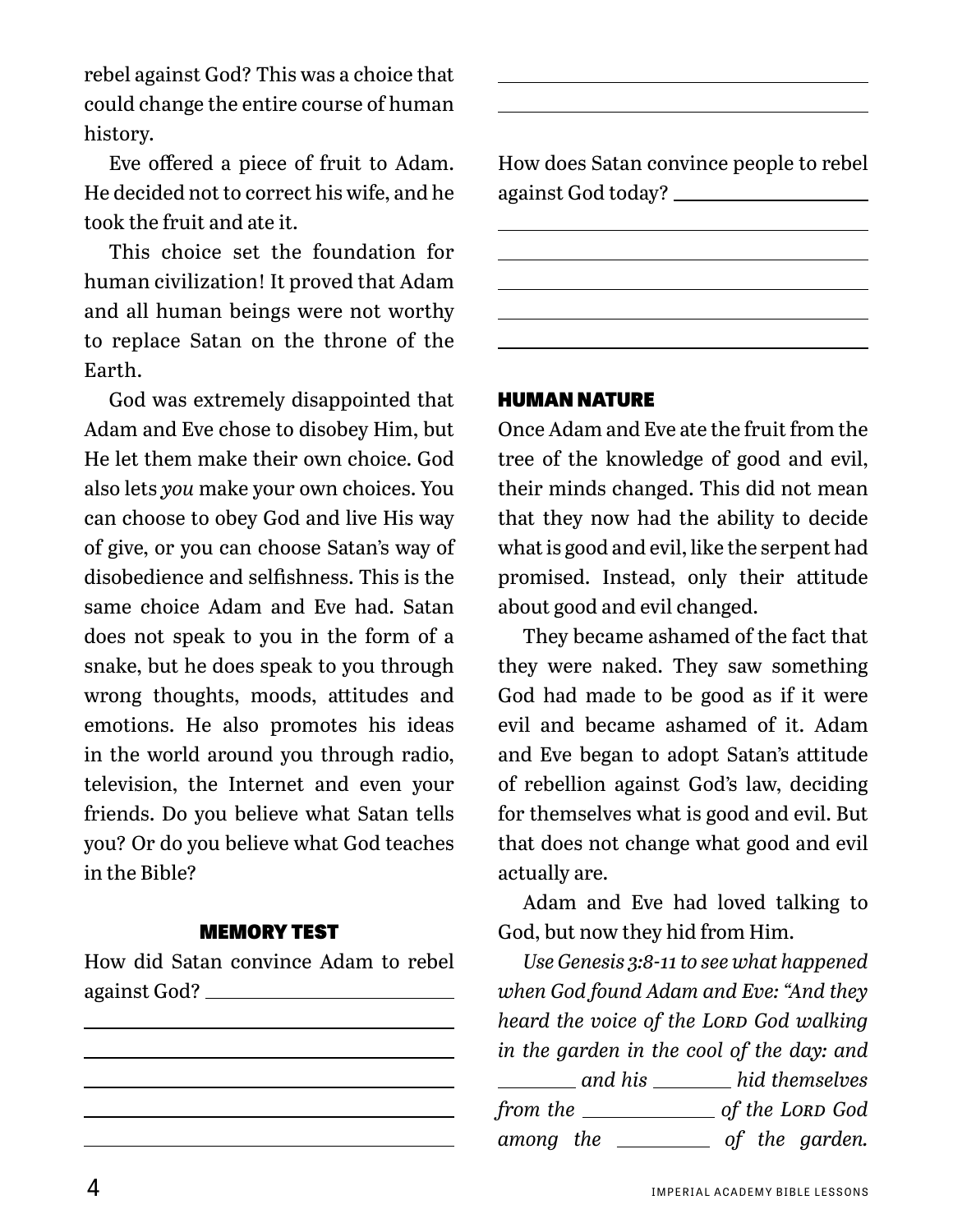And the LORD God called unto \_\_\_\_\_\_\_, *and said unto him, Where are you? And he said, I heard your \_\_\_\_\_\_\_\_ in the garden, and I was* \_\_\_\_\_\_\_\_\_\_, *because I* was \_\_\_\_\_\_\_; and *I hid* \_\_\_\_\_\_\_\_. *And he said, Who told you that you were ? Have you eaten of the tree, whereof I commanded you that you should not eat?"*

God could tell that Adam's attitude had changed. A spirit of rebellion had entered into his mind and Eve's mind. Satan had acquired his sinful, evil nature through vanity and false reasoning. Adam and Eve received their evil nature directly from Satan the devil.

The selfish, deceitful, rebellious attitude that people usually call human nature is actually Satan's nature built into human minds. Since Satan is a spirit being, he can put his attitudes into people's minds if they allow him. Every human being ever born, except Jesus Christ, has allowed himself or herself to follow Satan's attitude (Romans 3:23).

You live in a world where *everyone* has acquired Satan's evil nature!

#### BLAME AND GUILT

When God asked Adam if he had eaten from the forbidden tree, Adam refused to take responsibility for his actions. He blamed his sin on Eve!

*Fill in the blanks from Genesis 3:12-13 to see how Adam responded to God: "And the man said, The whom you gave to be with me, gave me of the* 

*tree, and I did eat. And the Lord God said unto the , What is this that you have done? And the said, The [deceived] me, and I did eat."*

Instead of taking responsibility for his mistake, Adam claimed he was not at fault and blamed his wife. He even blamed God for giving him a wife in the first place. Instead of taking responsibility for her mistake, Eve blamed everything on the serpent. They were quickly taking on Satan's attitude; they did not try to repent and change.

When you make a mistake, you are almost always tempted to blame others for it. Even after Satan was cast down to Earth, he never admitted he was wrong to rebel against God. In fact, he still thinks his way is right and God's way is wrong.

Satan wants us to hide our mistakes and blame others. God wants us to admit our mistakes, repent of our sins, turn to Him for forgiveness, and strive to do better in the future!

#### EXILED FROM EDEN

Because Adam and Eve chose to disobey God, they had to face the consequences of their choice.

*Fill in the blanks using Genesis 3:16-19 to see how Adam and Eve's disobedience and rebellion brought suffering on themselves: "Unto the woman [God] said, I will greatly multiply your and your ; in you shall bring forth* \_\_\_\_\_\_\_\_\_\_\_; and *your desire shall be to your husband, and*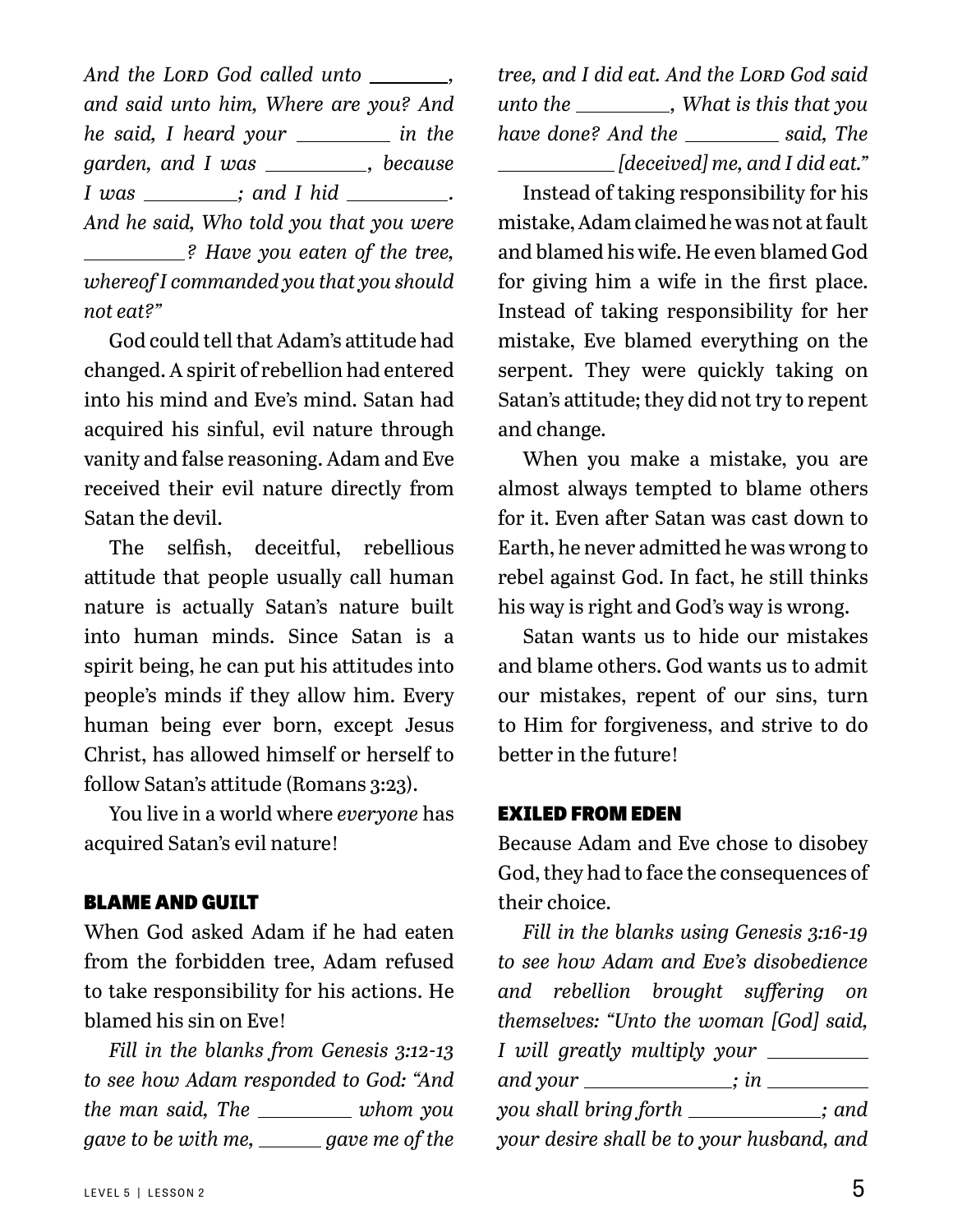

God sends a flaming sword to guard the entrance to the Garden of Eden.

*he shall rule over you. And unto Adam [God] said, Because you have hearkened unto the voice of your wife, and have eaten of the tree, of which I commanded you, saying, You shall not eat of it: is the ground for your sake; in shall you eat of it all the days of your life; also and \_\_\_\_\_\_\_\_\_\_\_\_ shall it bring forth to you; and you shall eat the herb of the field; In the sweat of your face shall you eat bread, till you unto the ; for out of it were you taken: for \_\_\_\_\_\_\_ you are, and unto shall you return."*

God clothed Adam and Eve with animal skins and sent them out of the Garden of Eden. He positioned a righteous angel with a flaming sword at the garden's entrance to keep them from going back and eating from the tree of life. If they did that, they would not only be living Satan's way of selfishness and become miserable, but they would also live *forever* in misery.

But when God sent Adam and Eve away, He gave them hope!

He told them that someday a Savior would come. This Savior would be born as a human. He would "bruise the head" of Satan by succeeding where Adam had failed. He would qualify to replace Satan as king of Earth (Genesis 3:15). But He would also have to die to pay the ultimate penalty for the sins of all mankind. Then He would be resurrected as a spirit being.

Without this Savior, humans could never eat from the tree of life and receive eternal life!

#### MEMORY TEST

|  | What is human nature? |  |
|--|-----------------------|--|
|  |                       |  |

Why did God send Adam and Eve away from the Garden of Eden?

#### THE BEGINNING OF CIVILIZATION

To remind Adam's family of how much they needed a Savior and how much they needed to repent, God told them to kill a lamb and burn it on an altar at certain times of the year.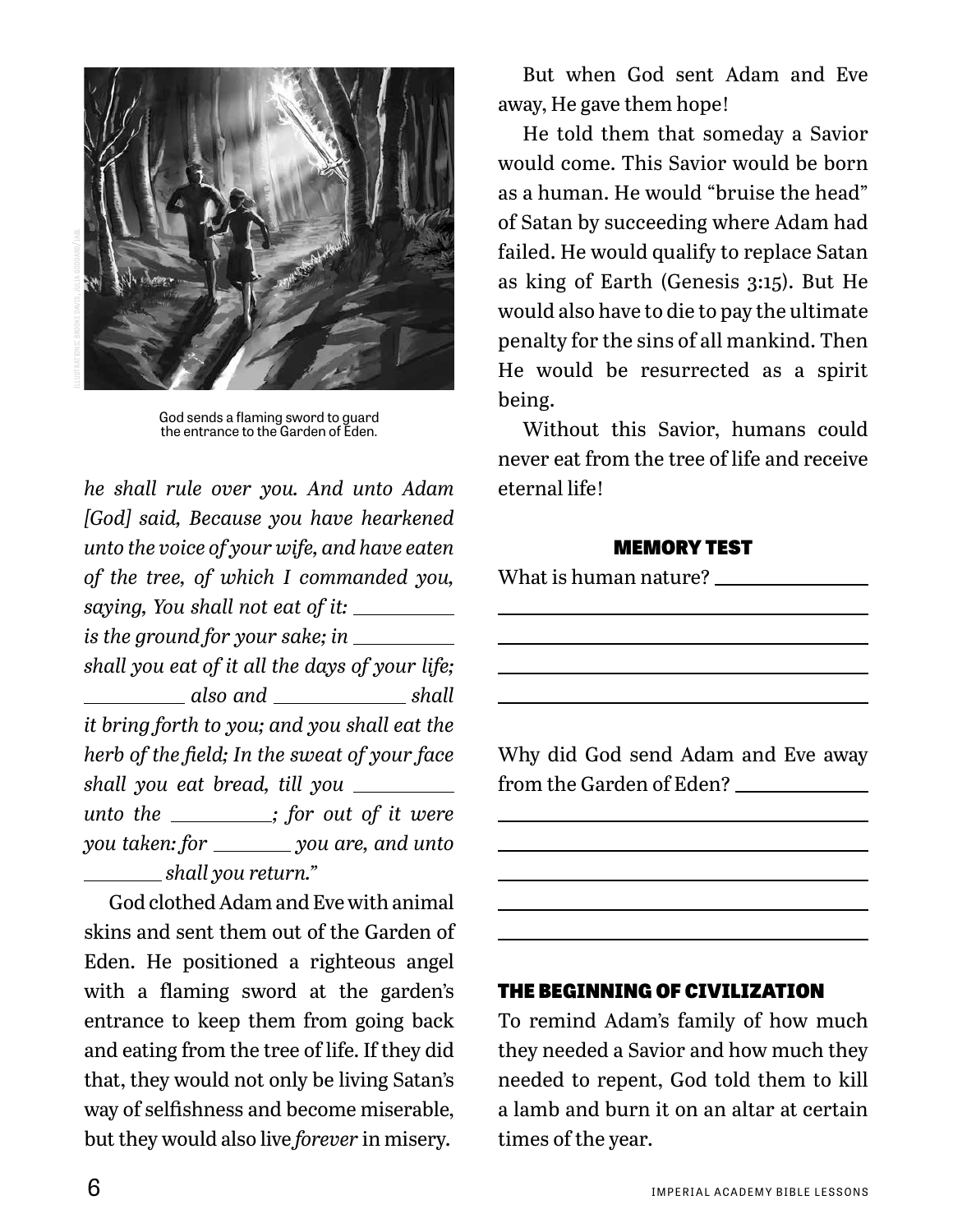Some time after they were expelled from Eden, Adam and Eve had two sons. They named their first son Cain, which means, "gotten" or "acquired." The second son they named Abel, which means "breath."

Eve probably thought her firstborn would be the Savior whom God said would come. Adam and Eve likely spoiled Cain: He grew up to be a disobedient, prideful and selfish man.

Cain was a farmer who raised fruits and vegetables; Abel was a herder of sheep. When the time came to offer a sacrifice to God, Abel gave up his best lamb and brought it to God. But Cain was selfish. He did not want to give up his best lamb, so he brought some vegetables instead. God was upset by Cain's sacrifice because he had disobeyed God and did not give his best.

Cain was angry with God for rejecting his sacrifice, and he became jealous of Abel. God told Cain that if he repented and did his best to put God first in the future, He would accept his sacrifice.

*Fill in the blanks from Genesis 4:6-7 to see God's instructions to Cain: "And the Lord said unto Cain, Why are you [angry]? and why is your countenance fallen? If you do well, shall you not be \_\_\_\_\_\_\_\_\_\_\_*? *and if you do not well, \_\_\_\_\_ lies at the* 

Cain had the chance to repent. He had a choice. But despite God's warning, Cain chose to be envious of and hate Abel. One day, when Cain and Abel were alone

in a field, Cain indulged his hatred and murdered his own brother!

#### FIRST CHILD: FIRST MURDER

After killing his brother, Cain tried to hide from God—just like his parents had done in the Garden of Eden. He buried Abel's body someplace where he thought no one would find it. But God knew the terrible thing Cain had done.

*Fill in the blanks from Genesis 4:9-10 to see God's conversation with Cain: "And the LORD said unto Cain, will be LORD said unto Cain, where is your brother? And [Cain] said, I : Am I my ? And [God] said, What have you done? the voice of your cries unto me cries unto me from the ground."*

Cain's disrespectful answer to God showed that he did not regret murdering his brother. He was angry and bitter toward God. His mind was filled with Satan's thinking and emotions; he likely believed his actions were justified.

Satan must have been pleased. Three of the first four humans had rebelled against God, and now the fourth human was dead. But God had allowed Abel to die to show Adam and Eve what happens when families choose to live Satan's selfish way of life. God has a plan to bring Abel and everyone else who has ever died back to life after the true Savior, Jesus Christ, returns to Earth. Until then, people have to learn that Satan's way doesn't work.

*."*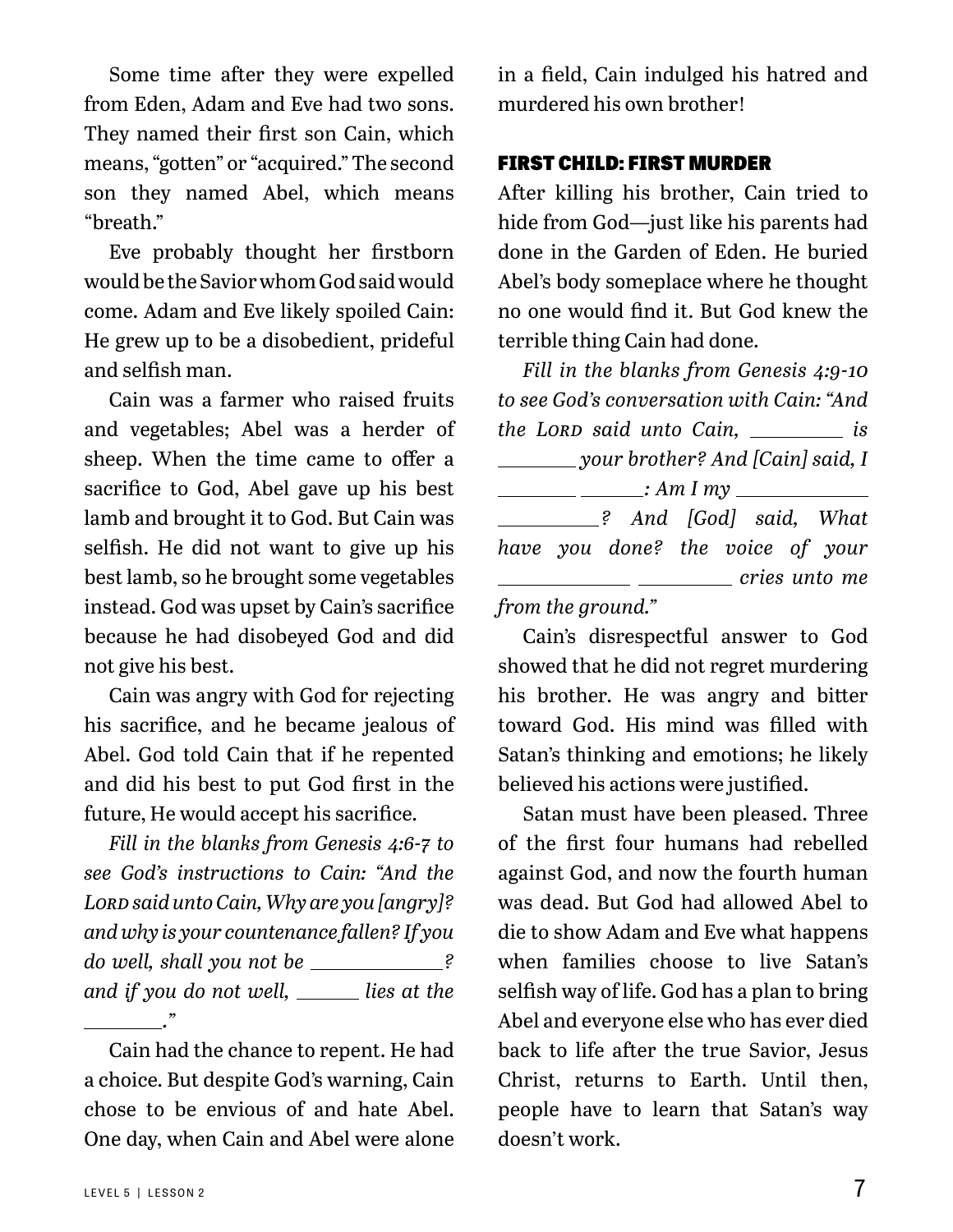

Cain murders his brother Abel.

#### CAIN'S PUNISHMENT

God punished Cain for his sin and protected Adam and Eve's other children from him. He sent Cain away to live as a fugitive away from the rest of his family. The rest of the family lived somewhere in the land of Eden, but outside the garden. This land is close to where the nation of Israel is located today. Cain now had to journey eastward out of the land of Eden into the land of Nod.

*Look at Genesis 4:13 to see Cain's attitude in response to God's command:*  "And \_\_\_\_\_\_\_\_\_ said unto the LORD, My *is is is than I can bear."*

Cain had so little concern for his brother Abel that he took his life. But he was so concerned for his own life that he said God's punishment was unjust and evil. Without God's protection, he worried that some of Adam and Eve's other children might kill him in revenge.

To prevent this from happening, God told Cain that no one could legally harm him as long as he left the land of Eden. God then set up a mark showing where Cain's land started. He told the members of Adam's family that if any of them killed Cain, the murderer's punishment would be seven times greater than Cain's punishment.

Cain married one of his sisters and took her with him into exile. The family they raised became very evil, so God decreed that they must live separately from the rest of Adam and Eve's descendants.

#### MEMORY TEST

Why did God not accept Cain's offering?

Why did God allow Abel to die?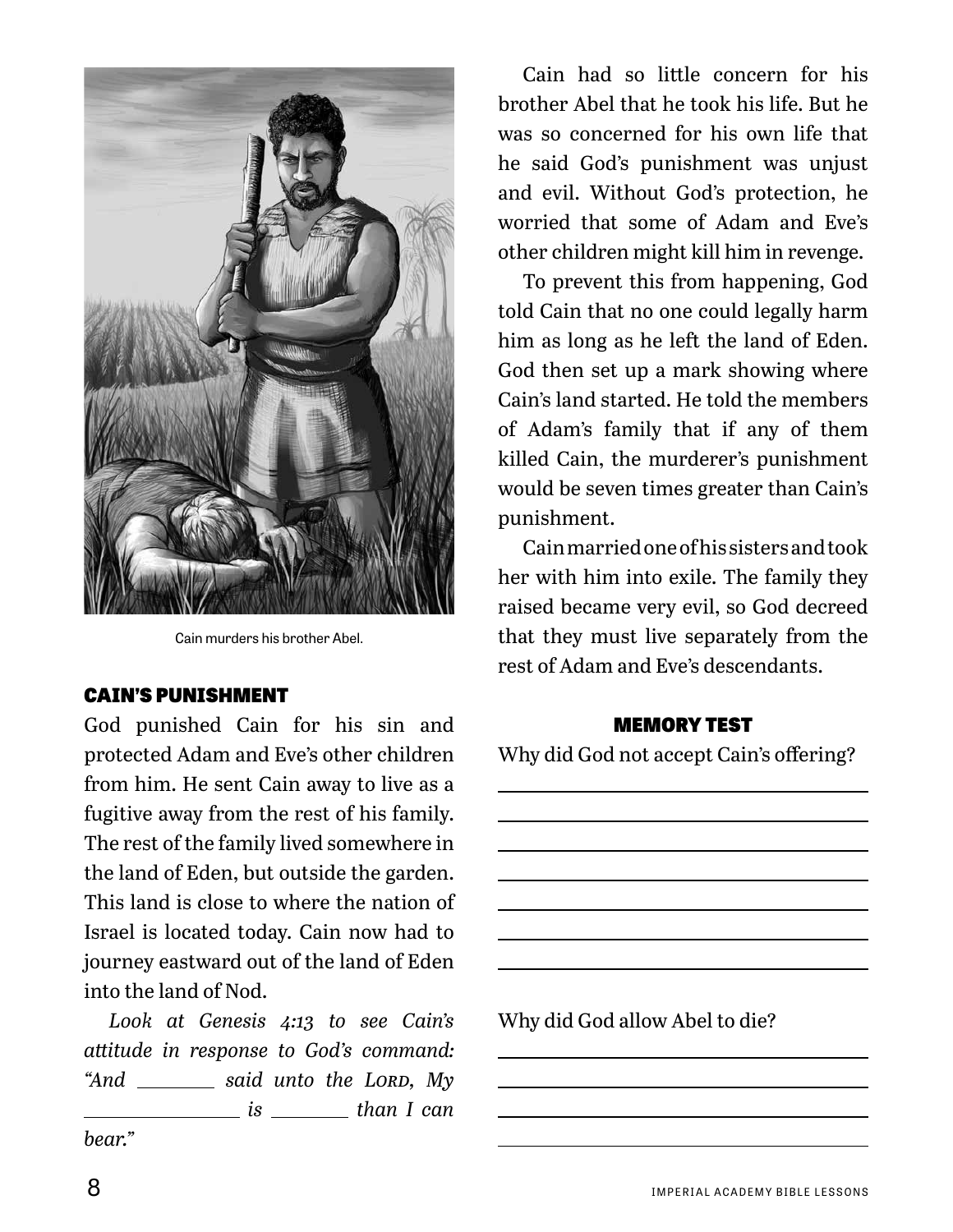#### HUMAN RACE GROWS

Adam was the first human created by God. He had a perfect physical body, which God designed to last. He lived for 930 years and had many sons and daughters with his wife, Eve.

Thousands of years later, God made laws forbidding people from marrying close relatives (Leviticus 18). In the time of Adam though, God allowed the children of Adam and Eve to marry each other since there were no other people to marry. By the time Adam died, the Earth was full of his descendants. They organized themselves into a civilization, which was based on what they decided was best using their own reasoning driven by human nature, influenced by Satan.

One of Adam's most significant children was Seth. He was born when Adam and Eve were 130 years old. When Eve first saw her new son, she said, "God has granted me another child in place of Abel, whom Cain killed."

Like Abel before him, Seth tried to obey God. Because of this, God used Seth and some of his descendants to warn people about Satan's selfish way of life and where it leads.

*Fill in the blanks below using Genesis 4:26: "And to , to him also there*  *was born a son; and he called his name , then began men to upon the name of the Lord."*

The phrase "call upon" in this verse can be translated "publish." In the time of Seth's son Enos, some members of the family of Seth began to write down the laws of God and to publish them as warnings to those who were living Satan's way.

Genesis 5 lists 10 generations of the descendants of Adam, starting with Seth. These generations cover 1,650 years of history from the time of Adam to the time of Noah. The seventh man on this list is a famous prophet named Enoch. Like Abel and Seth, Enoch strove to live God's way and to teach others to do the same.

Not many people listened to Enoch. By the time he died, human civilization was very evil.

*Turn to Genesis 6:1-2 to see the state of the world at this time: "And it came to pass, when men began to on the face of the earth, and daughters were born*   $\mu$  *unto them, That the*  $\mu$  *of*  $\mu$ *saw the of that they were fair; and they took them wives of all which they chose."*

The reference to the "sons of God" in this verse doesn't mean angels married humans and had offspring, as some have taught. The Bible clearly states that angels cannot reproduce (Luke 20:34-36; Matthew 22:30; Mark 12:25).

The "sons of God" and the "daughters of men" were two groups of physical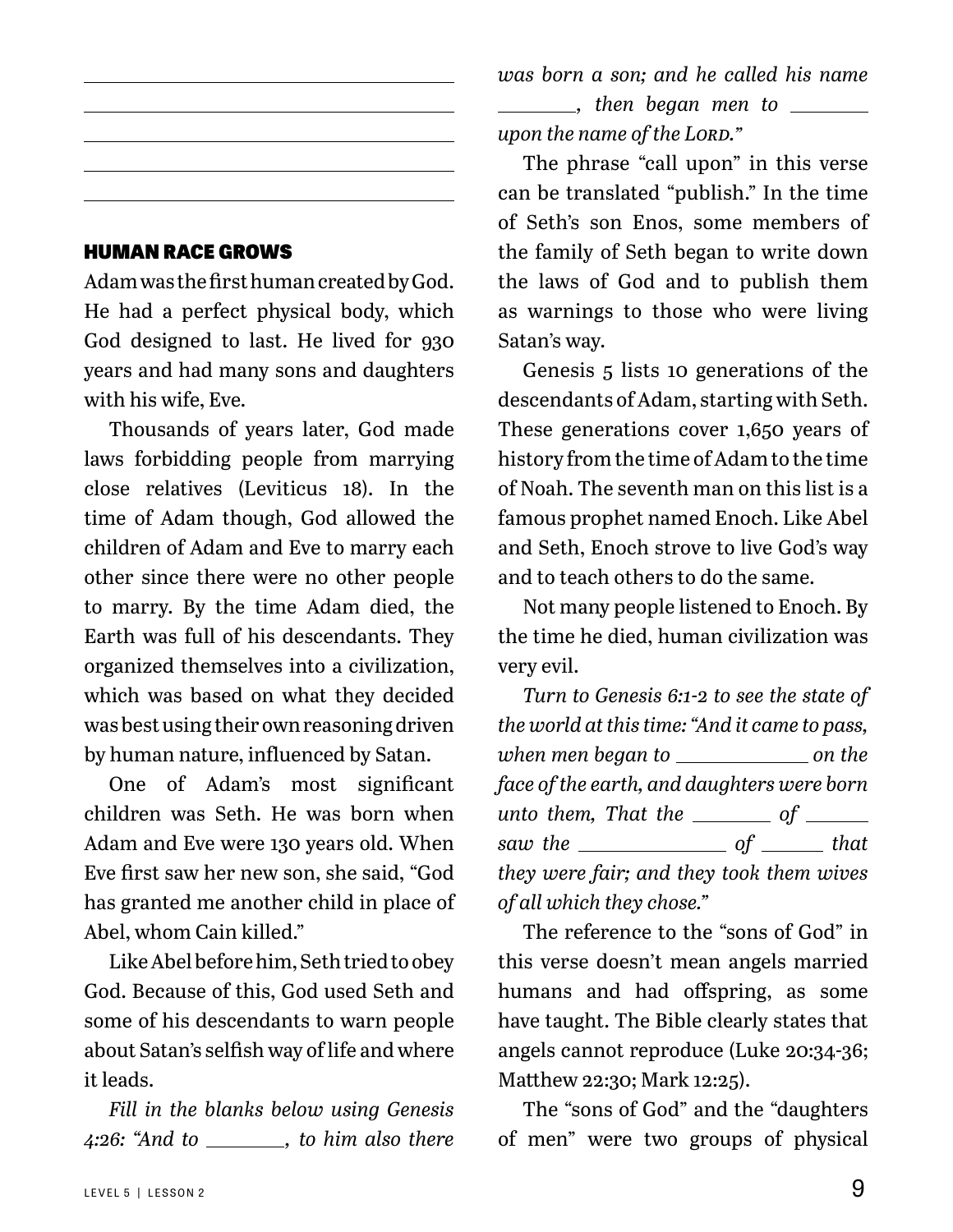human beings who began intermarrying against God's command. The family of Cain began marrying descendants of Adam's other children in an attempt to get around God's command that they live separate from the rest of humanity.

As a result of these marriages, every family in the world began living the evil, selfish way of Cain—every family except one.

#### THE FLOOD

The only person on Earth trying to obey God's laws at this time was Enoch's greatgrandson: Noah.

*Fill in the blanks from Genesis 6:5-8 to see God's description of this time: "And God saw that the of man was in the earth, and that every of the thoughts of his heart was only* \_\_\_\_\_\_\_\_ *continually. And it repented the Lord that he had made man on the earth, and it grieved him at his heart. And the Lord said, I will man whom I have created from the face of the earth; both man, and beast, and the creeping thing, and the fowls of the air; for it repents me that I have made them. But found in the eyes of the Lord."*

Noah was a descendant of Seth, and none of his ancestors had disobeyed God and intermarried with the family of Cain. Noah rejected the selfish way of Cain and taught his family to follow God.

Because of this, God spoke to Noah and warned him that He was going to

punish human civilization for choosing to be so evil: He was going to end their misery and their violence with a worldwide flood. (God would resurrect these people thousands of years later after the prophesied Savior came to rule as King of kings.)

*Read God's conversation with Noah in verses 12-14 and fill in the blanks below:*  "And \_\_\_\_\_\_\_ looked upon the \_\_\_\_\_\_\_\_, *and, behold, it was* \_\_\_\_\_\_\_\_\_; for all *had had his* [God's] *way upon the . And God said unto* \_\_\_\_\_\_\_\_, The \_\_\_\_\_\_\_ of all \_\_\_\_\_\_\_\_\_ *is come before me; for the \_\_\_\_\_\_\_\_\_ is filled with* \_\_\_\_\_\_\_\_\_\_\_\_\_\_ through them; *and, behold, I will* \_\_\_\_\_\_\_\_\_\_\_\_ *them with the earth. Make you an* \_\_\_\_\_\_ of *wood …."*

Noah believed God and immediately started building the enormous vessel. With help from his sons—Shem, Ham and Japheth—he built the ship God specified: an ark large enough for Noah's family, thousands of animals, and thousands of pounds of food.

It took 120 years to build the ark. During this period, Noah warned people that they would drown if they did not repent of their sins.

When the ark was finished, it was about 450 feet long and 75 feet wide! It would be the largest ship ever built for thousands of years.

God miraculously caused seven pairs of every clean animal, and one pair of every unclean animal to go to Noah when they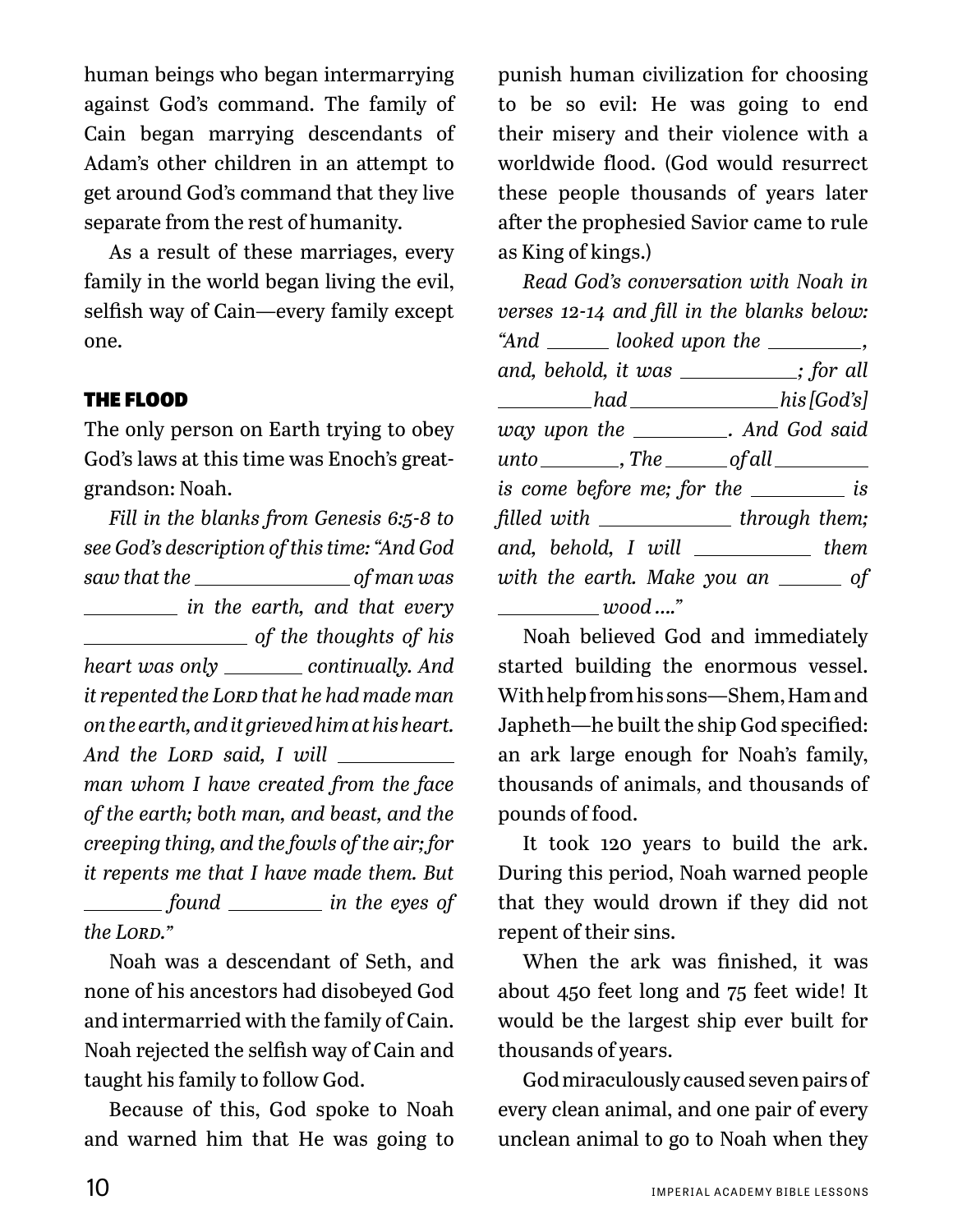

God floods the Earth after Noah's family was safely sealed in the ark.

finished building the ark. Noah put these animals into stables and cages in the ark so that they would survive the Flood. Then Noah and his family boarded the ark, and God Himself sealed the door shut!

A week passed with no sign of rain. The people outside laughed: *Noah and his family were now stuck with thousands of animals inside a useless boat,* they mocked. But then the sky grew dark, and it began to rain.

#### MEMORY TEST

How do we know that the "sons of God" mentioned in Genesis 6:1-2 weren't angels? Why did God decide to flood the Earth?